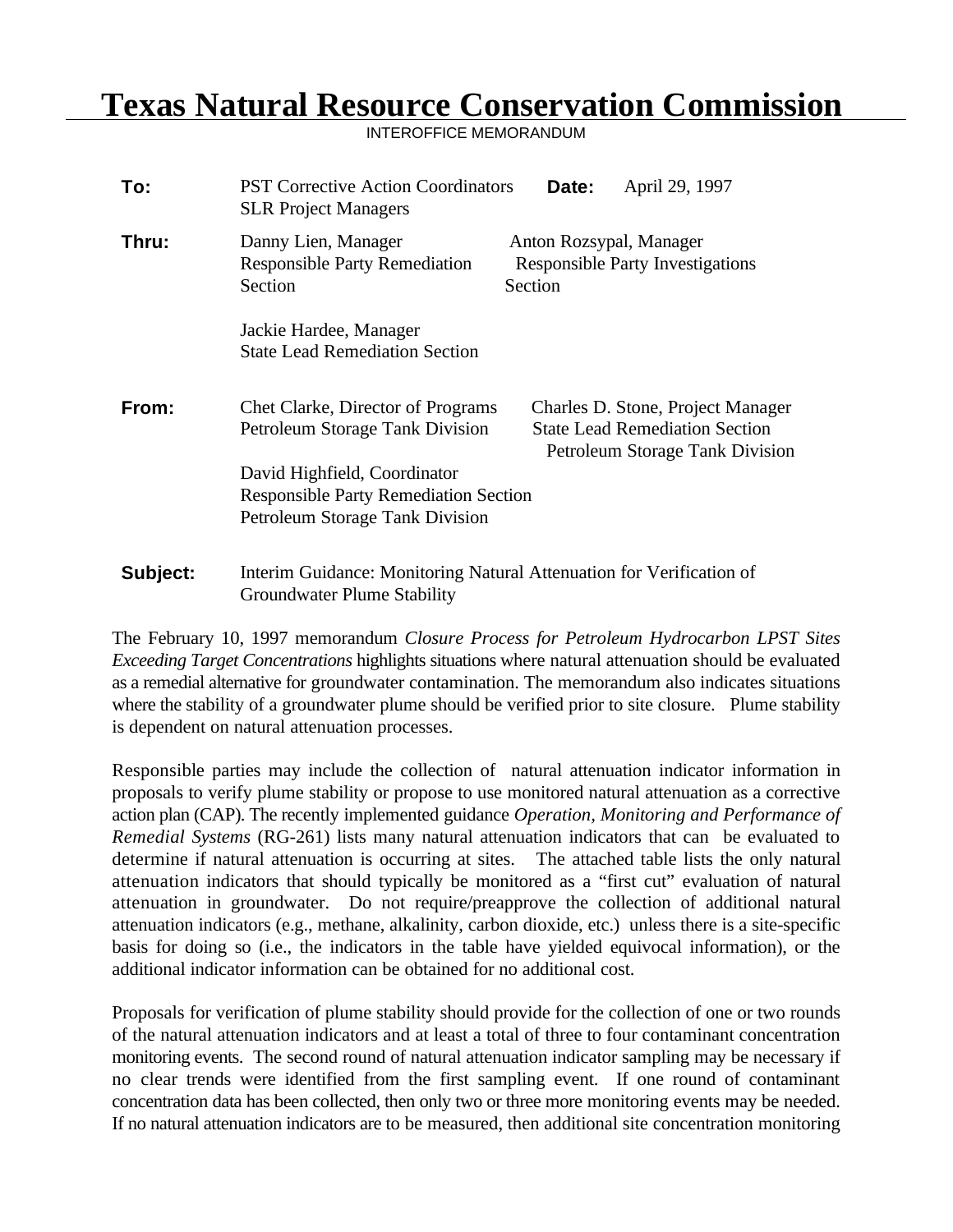events may be necessary. It is important that the natural attenuation indicator information be measured in wells which document background concentrations, and in wells within and beyond the plume. Optimally, the indicator information will be collected from a series of wells positioned along the axis of the contaminant plume (in the direction of plume migration) and transverse to the contaminant plume. Some additional monitoring wells sited specifically to collect critical natural attenuation information may be needed. Plume stability will be indicated when the extent of the contaminant plume appears to be stable or declining, and there is a clear trend with the indicator information which coincides with the location of the contaminant plume. If at the conclusion of this monitoring program, the results are equivocal (e.g., the indicator data do not confirm natural attenuation, or contaminant concentrations are highly variable across the sampling events), additional monitoring events may be warranted. If there is adequate historical contaminant concentration monitoring data to demonstrate a stable or declining plume, then the natural indicator information would not be needed.

Proposals for plume stability evaluations should be submitted as a groundwater monitoring proposal and not as CAPs. In addition to the information normally contained within groundwater monitoring proposals, the proposal should indicate the natural attenuation indicators that are to be measured, identify the wells to be sampled and frequency of sampling, and identify the sampling/analysis techniques for the natural attenuation indicators. If additional monitoring points are needed to support the evaluation, then a proposal should also be provided for well installation.

Only when further corrective action is needed to achieve a protective concentration at a point of exposure is a natural attenuation CAP necessary and appropriate. Natural attenuation CAPs should: identify the indicator information that is to be collected; detail the frequency of monitoring and sampling techniques; identify the wells that will be monitored; include a proposal for the installation of any additionally needed monitoring wells; contain an estimate of the degradation rate and remedial time frame based on prior monitoring; contain a contingency plan in case more aggressive actions are needed (for higher risk groundwater sites only); and include a description of how the data will be analyzed. To support development of a natural attenuation CAP, preliminary information such as that needed to support plume stability may need to be collected first. The guidance document *Corrective Action Plans for LPST Sites* (RG-41) provides additional guidance for developing a CAP.

The guidance provided herein is interim, pending completion of more thorough guidance. It is highly recommended that the attached article *A Practical Approach to Evaluating Natural Attenuation of Contaminants in Ground Water (McAllister and Chiang, 1994)* be studied. The article explains the typical plume behavior characteristics and data patterns that signal the occurrence of natural attenuation processes.

cc: Danny Neal, Manager, Reimbursement Section, PST Division

Attachment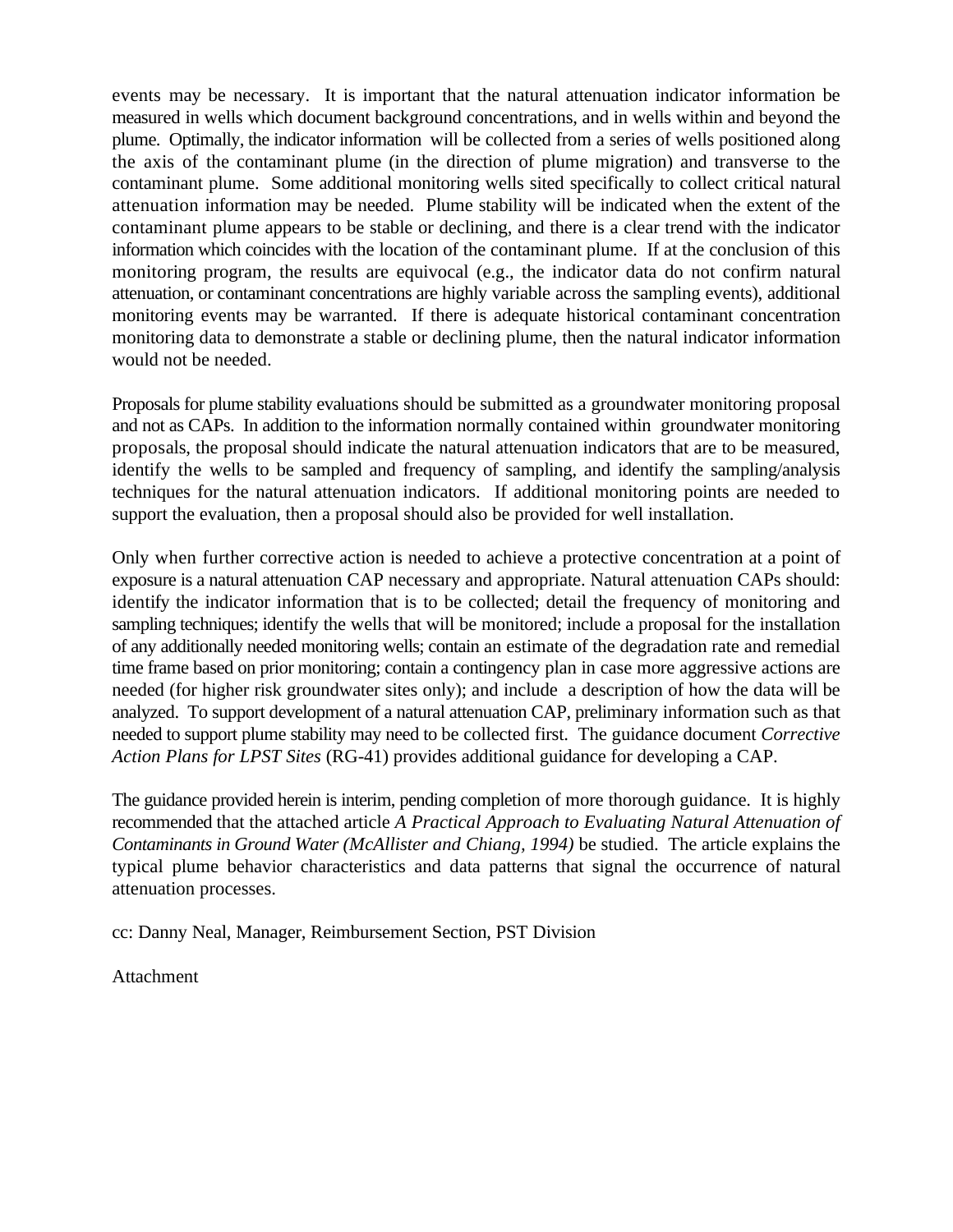**Parameter Field or Lab Analytical Comments Use of Data Method Method Dissolved Oxygen (D.O.)** With all D.O. methods extra care must be taken to avoid An inverse correlation of D.O. to BTEX concentrations aeration during all steps of the analysis including well indicates aerobic biodegradation is occurring. This purging and sample collection. The relationship may also be expressed as depressed or nondetectable levels through the plume. Generally 1-2 mg/l D.O. is required to sustain aerobic degradation. Verify that groundwater beyond the plume has at least this D.O. concentration. Field Meter or Probe Use a flow thru cell with a dissolved oxygen electrode. D.O. measurements should be measured in monitoring Other parameters such as temperature, pH, oxidation wells inside and outside the plume including upgradient reduction can be measured simultaneously. If an oxygen of the plume. consuming probe is used, then care must be taken to ensure sufficient and continuous flow from the well thru the cell. Field ASTM D888-92 Field kits for performing Winkler titrations can be used as D.O. measurements should be measured in monitoring Winkler Titration the primary method of D.O. measurement or to confirm wells inside and outside the plume including upgradient meter measurements. A combination of both methods can of the plume. be used to ensure data quality. Field Down hole probe If an oxygen consuming probe is used down hole, then D.O. measurements should be measured in monitoring gentle agitation of the probe is required. Vigorous agitation wells inside and outside the plume including upgradient should be avoided to prevent aeration. This technique is of the plume. recommended only in low permeability conditions where continuous well purging is not possible **Ferrous Iron (Fe II)** Increased concentrations of Fe (II) may indicate Fe (III) is being used as an electron acceptor during anaerobic biodegradation of petroleum hydrocarbons. Field Colorimetric Collect 100 ml of water in glass container. Measure inside and outside of plume. Standard Methods  $18<sup>th</sup>$  Edition. Filter sample with 0.2 $\mu$  filter. Method 3500-Fe D Field Hach 25140-25 Filter sample with 0.2µ filter. Measure inside and outside of plume.

**Natural Attenuation Indicators:** (The attached information was taken from the draft *ASTM Standard Guide for Remediation of Ground Water by Natural Attenuation at Petroleum Release Sites*, and from McAllister and Chiang, 1994.)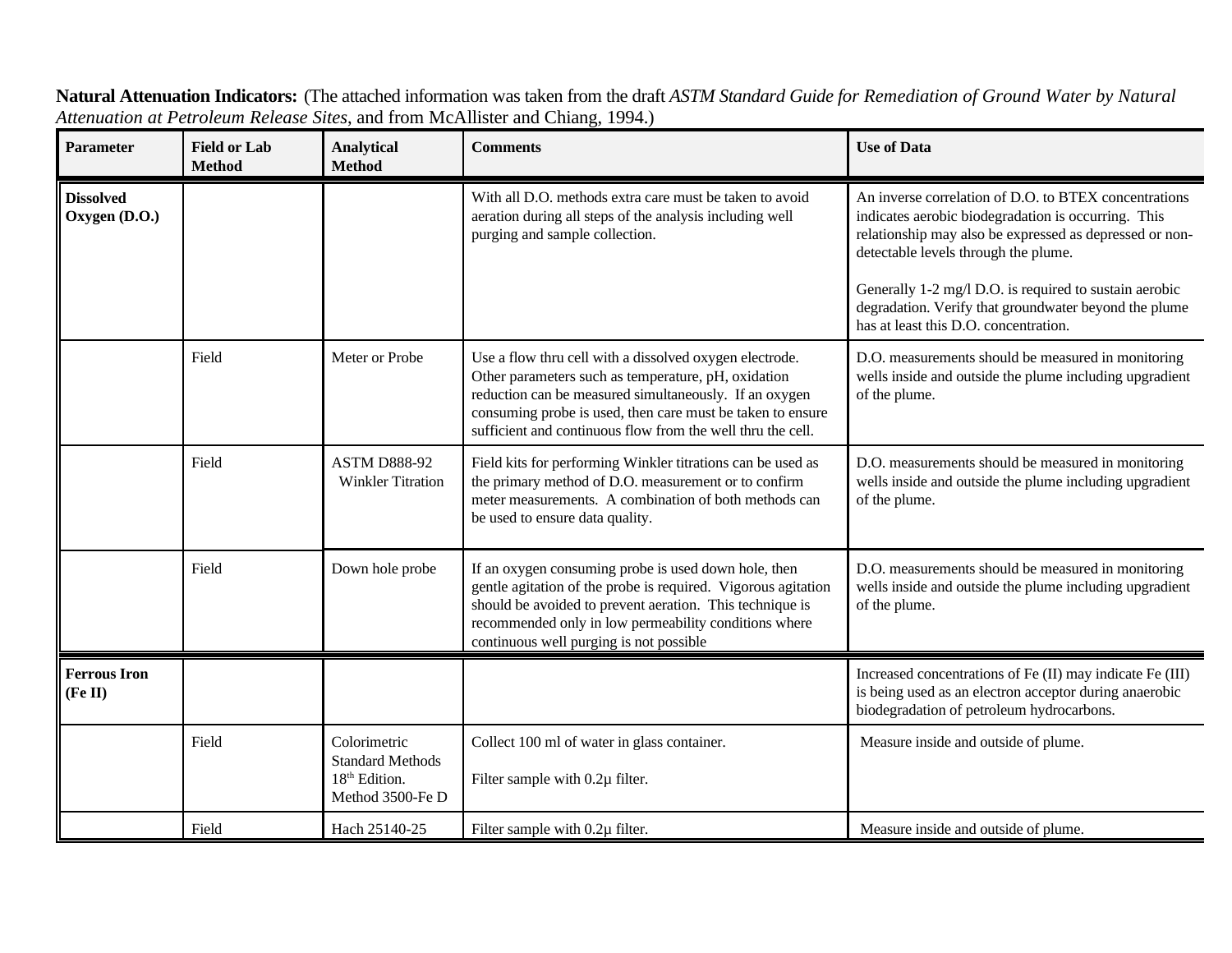| <b>Parameter</b>                                  | <b>Field or Lab</b><br><b>Method</b> | <b>Analytical</b><br><b>Method</b> | <b>Comments</b>                                                                                                                                                                                         | <b>Use of Data</b>                                                                                                                                                                                 |
|---------------------------------------------------|--------------------------------------|------------------------------------|---------------------------------------------------------------------------------------------------------------------------------------------------------------------------------------------------------|----------------------------------------------------------------------------------------------------------------------------------------------------------------------------------------------------|
| Oxidation<br><b>Reduction</b><br><b>Potential</b> |                                      |                                    |                                                                                                                                                                                                         | Defines region of the plume under oxidizing and<br>reducing conditions. Evaluates potential for biologically<br>mediated redox reactions to occur and helps validate the<br>D.O. measurements      |
|                                                   | Field                                | Ion Selective<br>Electrode         | Oxidation Reduction Potential probe can be inserted into<br>flow thru cell and reading obtained simultaneously with<br>D.O., pH, and temperature<br>Can be taken down hole if necessary                 | Measure inside and outside of plume.                                                                                                                                                               |
|                                                   | Field                                | Direct reading<br>meter            | Oxidation Reduction Potential probe can be inserted into<br>flow thru cell and reading obtained simultaneously with<br>D.O., pH, and temperature                                                        | Measure inside and outside of plume.                                                                                                                                                               |
|                                                   | Field                                | <b>ASTM D 1498-93</b>              | Can be taken down hole if necessary                                                                                                                                                                     | Measure inside and outside of plume.                                                                                                                                                               |
| pH                                                |                                      |                                    |                                                                                                                                                                                                         | Difference in pH between contaminated and<br>uncontaminated groundwater may be an indicator that<br>biological activity is occurring and may confirm the<br>oxidation reduction potential results. |
|                                                   | Field                                | EPA Method 150.1<br>or SW-9040     | Can be analyzed in flow thru cell or collect 100-200 ml of<br>water in glass or plastic container and analyze immediately.<br>Calibration should be conducted using manufactures<br>standard solutions. | Measure inside and outside of plume.                                                                                                                                                               |
|                                                   | Field                                | Direct reading<br>meter            | Calibration should be conducted using manufactures<br>standard solutions.                                                                                                                               | Measure inside and outside of plume.                                                                                                                                                               |
|                                                   | Field                                | <b>ASTM D 1293-84</b>              | Calibration should be conducted using manufactures.<br>standard solutions.                                                                                                                              | . Measure inside and outside of plume.                                                                                                                                                             |